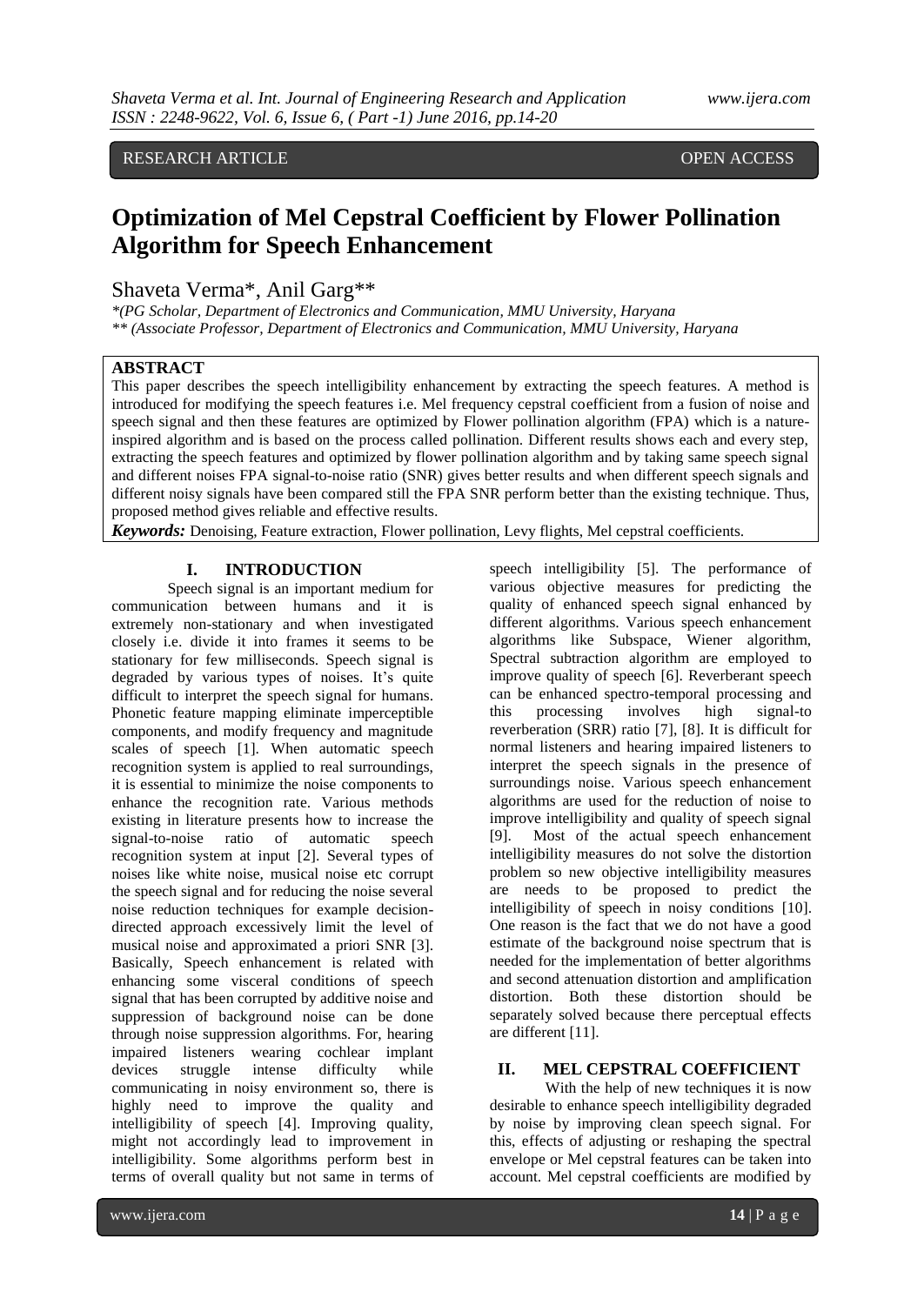Glimpse proportion measure [12]. To enhance the intelligibility of synthetic speech mixture of noiseindependent and noise-dependent algorithms were developed. Noise-independent approach outperforms better as compared to noise-dependent because it suppresses the noise with dynamic range compression [13]. Optimization techniques are used to reduce background or additive noise from speech and language processing. With help of parameters, observed data and priors function by optimization speech can be enhanced [14]. Speech signal corrupted by noise can be estimated by power spectral density (PSD). Short-time Fourier Transform (STFT) established on power spectral density yield better tracking performance even in detrimental noise conditions [15]. In this, Noise suppression algorithm for example spectral subtraction algorithm reduces the noise level and Hidden Markov Model based on speech absence and presence states [15]. Mel cepstral coefficients are the features of speech recognition and they are copied or derived from a type of cepstral illustration of the audio clip. Speech features are extracted by pre-emphasis the noisy speech signal because it advances the energy at higher frequencies and then windowing the signal because speech signal is non-stationary so it is quite difficult to reduce noise from it [16]. Speech signal is divided into smaller frames so that it can be considered as stationary signal and noise removal mechanism can be employed on it. Then, Discrete Fourier Transform (DFT) or Fast Fourier Transform (FFT) of a signal is taken to convert it from time domain into frequency domain [16].

H (e<sup>jw</sup>) = exp 
$$
\sum_{m=0}^{M} c_m e^{-jm\omega}
$$
 ...... (1)

After that, Mel filter bank is employed, because it applies Mel-scale frequency which helps to simulate in a way human ear works and it gives better resolution at low frequencies and by applying log it compresses the dynamic range of values i.e. volume of sound developing from an musical instrument [16].

## **III. FLOWER POLLINATION ALGORITHM**

Flower pollination is an interesting mechanism in the natural world and its natural evolutionary components or characteristics can be used to construct an advanced optimization algorithms. Many nature-inspired algorithms are bat algorithm works on the echolocation of bats [17], [18], particle swarm intelligence based on schooling of fish or flocking of birds [19] and firefly algorithm was established on flashing light

patterns [20]. It approximates the concept of random walks. By physicists, such random walks are referred to as motions or Levy flights. This is used to model financial data and for improved adjustment to real world data various modified levy flights have been introduced such as exponentially damped, gradually truncated or truncated. On the other hand, random walks on scaled transformation possess levy scaled distribution [21], [22].All these arrangements have been practiced or applied to immense range of applications. The main function of a flower is basically reproduction which is done by pollination. Flower pollination is correlate with the transfer of pollen gamete from one flower to another flower and such transfer is done with the help of honeybees, insects, bats, birds etc which are known as pollinators [23]. Pollination can be of two types: Biotic and

Abiotic. Biotic pollination includes 90% of the flowering plants in which pollen is transmitted from one flower to another flower with the help of pollinators and Abiotic pollination includes about 10% of the flowering plants which does not depend upon pollinators. Abiotic pollination takes place with the help of wind or diffusion in water like grass. Insects, honeybees, bats, birds etc are also called as pollen vectors. These pollen vectors fly over a long distance and perform levy flights means random distribution of pollen gametes.



**Fig 1:** Types of Pollination

Pollination can be accomplished by cross pollination and self pollination. Cross pollination is a process in which pollen gamete is transferred from a flower of a different plant whereas Self pollination is the process which includes pollen transferred from a different flower or from a same flower of same plant like peach flower and this is done without the help of any pollinator. Self pollination is basically the process of fertilization of a flower [23].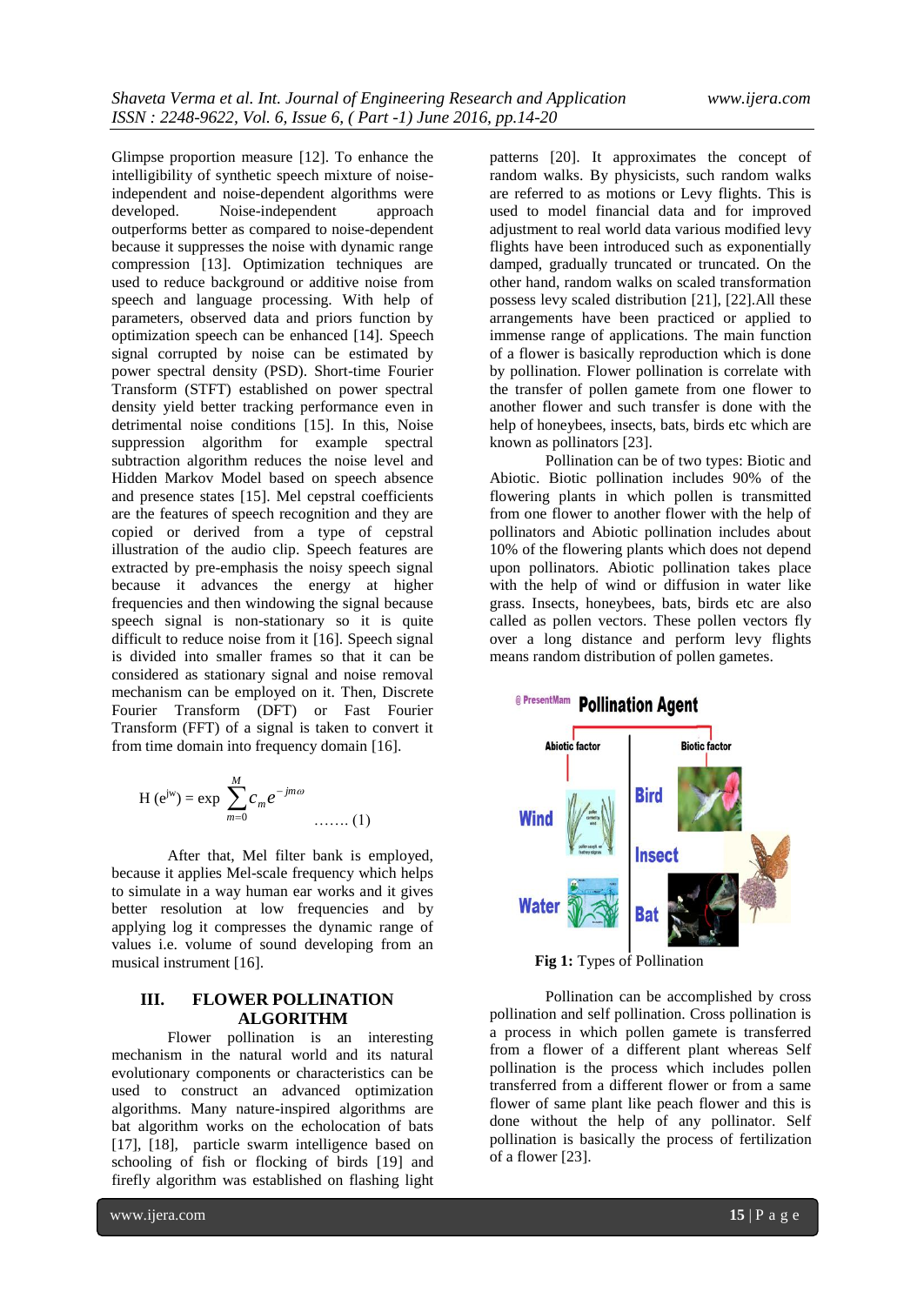

**Fig 2:** Cross pollination and Self pollination

Flower constancy is a feature of Pollination in which some pollinators are influenced to visit some exclusionary flowers while neglecting other flowers category. This feature is advantageous by virtue of maximizing the transfer rate of flower pollen and thus reproduction rate also increases and this is favorable for pollinators also in a way that pollinators also get nectar in return [23].

Flower pollination algorithm follows some basic rules:

- 1. Self pollination and abiotic pollination are treated as local pollination because it does not involve any pollinator in its mechanism.
- 2. Cross pollination and biotic pollination can be assumed as global pollination because it involves pollinators such as bats, insects, birds etc travel over a long distance carrying pollen and performing a function called levy flights.
- 3. Flower constancy can be assumed as probability of reproduction and is proportional to analogy of two flowers tangled.
- 4. Global and local pollination is restrained by switch probability  $p \in [0, 1]$  and due to natural proximity or other factors; local pollination can acquire an important fraction *p* in overall pollination movements.

#### *Flower Pollination Algorithm (or simply Flower Algorithm)*

*Objective min or max*  $f(x)$ *,*  $x = (x_1, x_2, \ldots, x_d)$ *Initialize a population of n flowers/pollen gametes with random solutions Find the best solution* **g**∗ *in the initial population Define a switch probability p*  $\in$  [0, 1] **while** *(t < MaxGeneration)* **for**  $i = 1:n$  (all *n* flowers in the population) **if**  $rand < p$ ,  *Draw a (d-dimensional) step vector L which* 

*obeys a Levy distribution* 

*Global pollination via*  $x_i^{t+1} = x_i^t + L(g * - x_i^t)$ 

## *t )* **else**

 $Draw \in from a uniform distribution in [0, 1]$ 

 *Randomly choose j and k among all the solutions* 

 *Do local pollination via*  $x_i^{t+1} = x_i^t + \epsilon$  ( $x_j^t - x_k$ *t )* 

**end if** 

 *Evaluate new solutions* 

 *If new solutions are better, update them in the population*

## **end for**

 *Find the current best solution* **g**∗ **end while** 

#### **Pseudo code of Flower Pollination Algorithm (FPA)**

There are two important steps in this algorithm named as global pollination and local pollination. In global pollination, pollen gametes are transferred through insects, honeybees, bats etc and pollens can fly over a long distance with the help of these pollinators. This mechanism gives confirmation of reproduction and pollination of the fittest and it gives the best solution denoted by **g\***. This can be expressed as:-

$$
x_i^{t+1} = x_i^t + L(x_i^t - g^*) \qquad \qquad \dots \dots \dots \dots \dots (2)
$$

where  $x_i^t$  $i_i$  is pollen and solution  $x_i$ ,  $g^*$  is the best solution at iterations t and parameter 1 is step size or strength of pollination.

In local pollination, it imitates the flower constancy feature in a limited area and this equation is represented as:

$$
\mathbf{x}_i^t + \in (\mathbf{x}_j^t - \mathbf{x}_k^t) \tag{3}
$$

where x *t*  $\int$ <sub>*j*</sub> and  $\int$ <sup>*t*</sup><sub>*l*</sub>  $\frac{h}{k}$  are pollen gamete from different flowers of same plant category [23].

There is also extension of flower pollination algorithm to solve extended problems in engineering called as Multi-objective flower algorithm. The elementary way is to use mask or weighted sum to incorporate all multiple objectives into a single objective [24].

Multi-objective flower algorithm is represented as:

$$
f = \sum_{i=1}^{m} w_i f_i
$$
,  $\sum_{i=1}^{m} w_i = 1$ ,  $w_i > 0$  ...... (4)

where m is the number of objectives and  $w_i$  are non-negative mask or weight functions. This is used to get pareto front uniformly and precisely distributed on front [24].

Flower pollination algorithm is used to solve Sudoku puzzles and is used to improve the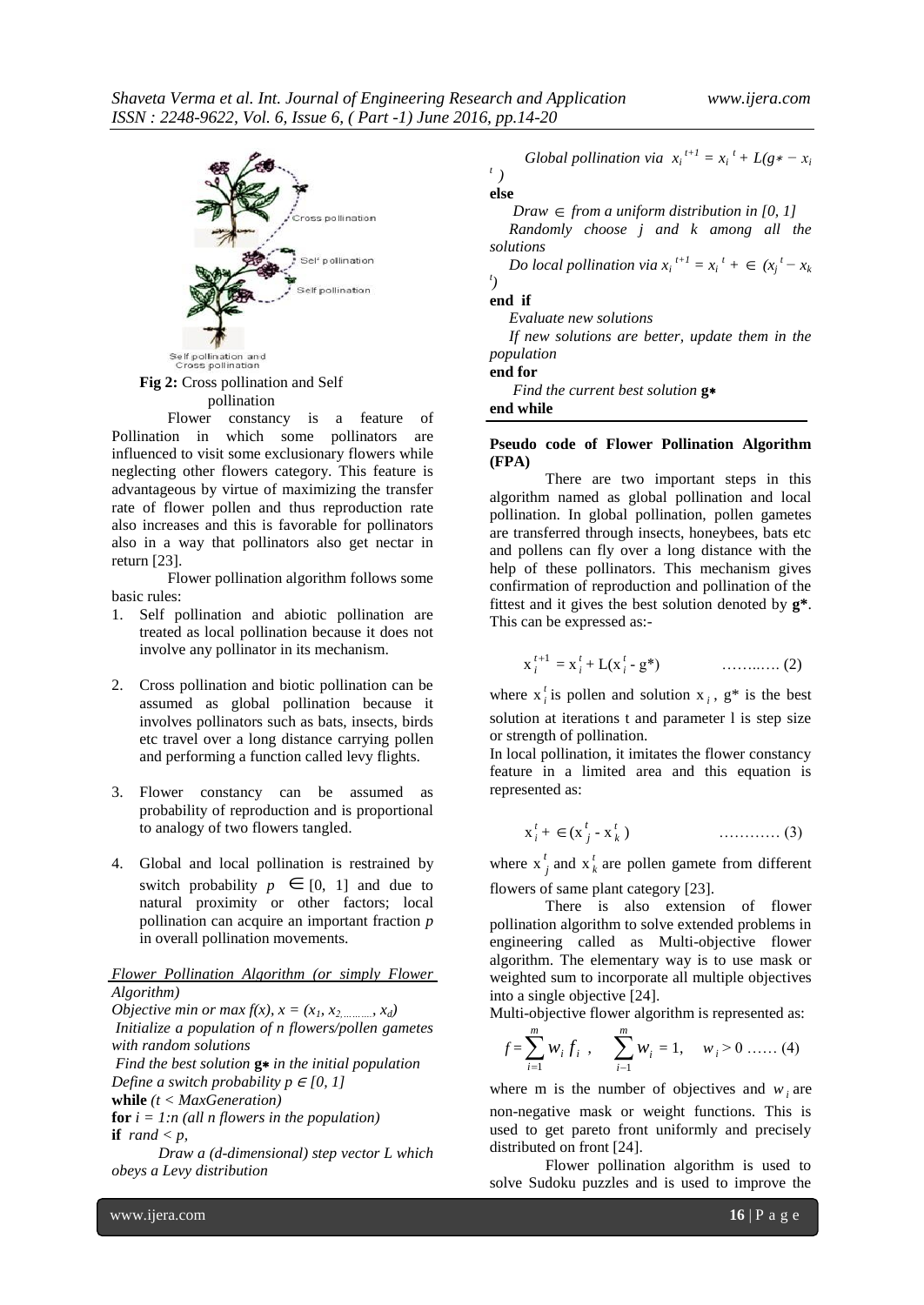search accuracy. Flower pollination algorithm is a technique to improve fractal image compression and is used to access high-quality images [25].

#### **IV. FIGURES**

In this section, figures shows that the fusion of speech signals with noise result in noisy speech signal. Then, by applying various steps speech features are extracted from the signal known as Mel frequency cepstral coefficients. These features are then optimized by Flower pollination algorithm to enhance the speech signal and for noise removal.

**(a)**



**Fig 3: (a)** indicate the clean speech signal and **(b)**  shows the fusion of clean speech signal with the noise shows noisy speech signal.



**Fig 4**: First part depicts a noisy speech signal; second display log Mel filter bank energies and third displays the Mel frequency cepstral coefficients.



**Fig 5: (a)** Shows denoising of the normal filter by taking Mean of MFCCs as a parameter **(b)** Shows the analytic view of denoising filter by taking Variance of MFCCs as a parameter







**Fig 7: (a)** shows denoising and analytic view of speech signal and traces of noise and **(b)** shows analytic view of noise traces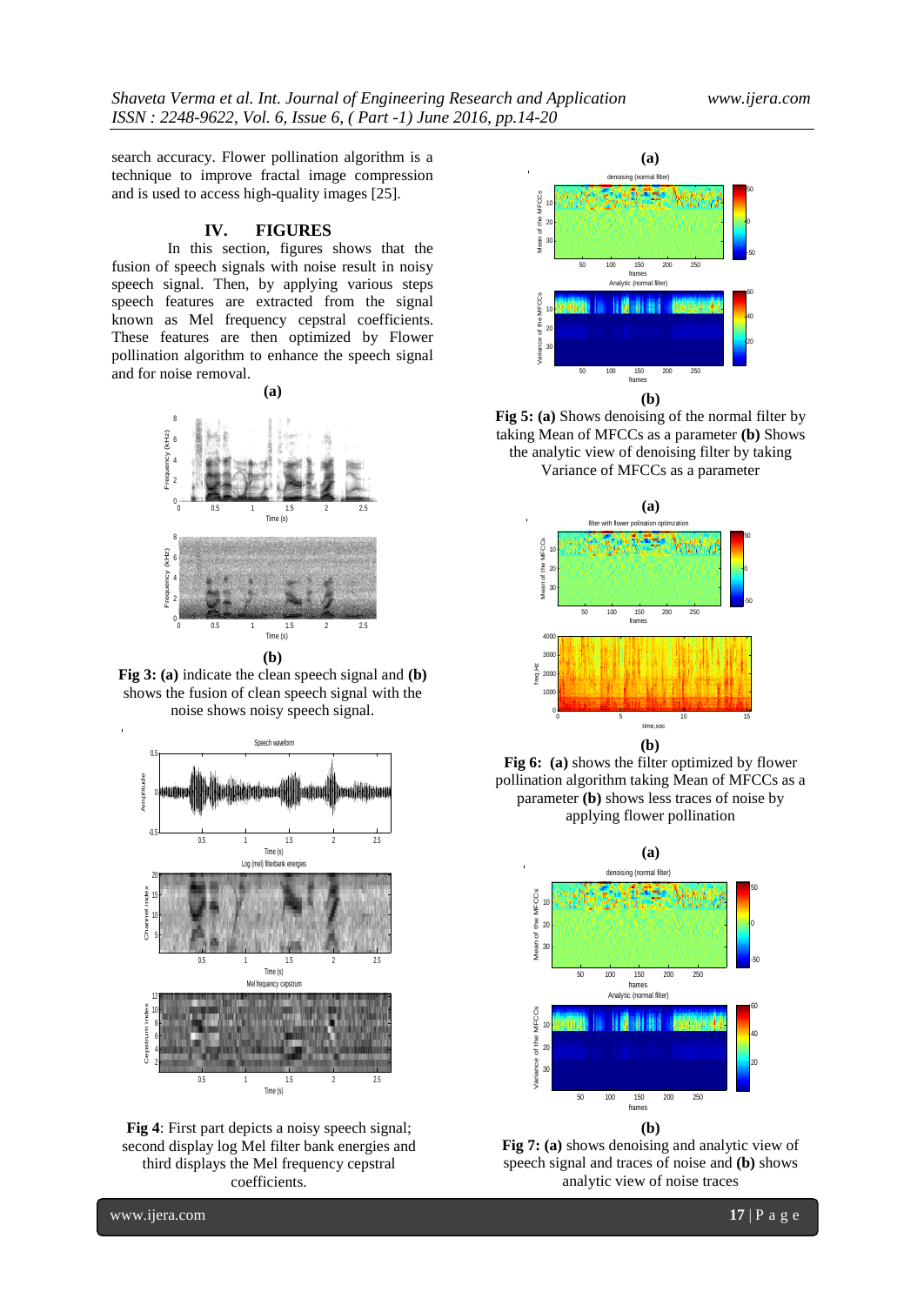

**(b)**

**Fig 8: (a)** Shows the signal optimized by Flower pollination algorithm and **(b**) shows less traces of noise



**Fig 9:** Shows the graph between existing filter SNR and FPA SNR taking same signal with different noises and it is clearly shown that the FPA SNR is better than the existing SNR



**Fig 10:** shows the variations between FPA SNR and Existing filter SNR taking different speech signals and different noise signals and it shown clearly that the proposed technique gives better results

## **V. CONCLUSION**

|                                           |  | The proposed method has been |  |
|-------------------------------------------|--|------------------------------|--|
| implemented on different samples to check |  |                              |  |

variations in the experimental results. The Existing filter SNR and Flower pollination optimization SNR are then calculated to check the performance of proposed algorithm. The proposed algorithm outperformed as compared to existing algorithm and it is observed from the experimental results that the proposed algorithm reduces noise and enhance speech intelligibility. Thus FPA optimization method is very efficient and reliable and is better than the existing technique. Flower pollination algorithm is used in cloud computing, enhance search accuracy; solve Sudoku puzzles, wireless sensor networks, clustering, web mining etc and in many other field to get fast, effective results.

#### **REFERENCES**

- [1]. Linkai Bu, Tzi-Dar Chiueh, "Perceptual Speech Processing Phonetic Feature Mapping for Robust Vowel Recognition," IEEE TRANSACTIONS ON SPEECH AND AUDIO PROCESSING, VOL. 8, NO. 2, PP. 105-114, MARCH 2000.
- [2]. Futoshi Asano, Satoru Hayamizu, Takeshi Yamada, Satoshi Nakamurs, "Speech Enhancement based on Subspace Method," IEEE TRANSACTIONS ON SPEECH AND AUDIO PROCESSING,<br>VOL. 8, NO. 5, PP. 497-507. VOL. 8, NO. 5, PP. SEPTEMBER 2000.
- [3]. Cyril Plapous, Claude Marro and Pascal Scalart, "Improved Signal-to-Noise Ratio Estimation for Specch Enhancement," IEEE TRANSACTIONS ON SPEECH, AUDIO AND LANGUAGE PROCESSING, VOL. 14, NO. 6, PP. 2098-2108, NOVEMBER 2006.
- [4]. P. Loizou, "Speech Enhancement: Theory and Practice," CRC Press, Taylor and Francis, Boca Raton, FL, 2007.
- [5]. Yi Hu and Philipos C. Loizou, "A comparative intelligibility study of singlemicrophone noise reduction algorithms," Acoustical Society of America, Vol. 122, No. 3, September 2007.
- [6]. Yi Hu and Philipos C. Loizou, "Evaluation of Objective Quality Measures for Speech Enhancement," IEEE Transactions on Audio, Speech and Language Processing, vol. 16, no. 1, pp. 229-238, January 2008.
- [7]. P. Krishanmoorthy, S. R. Mahadeva Prasanna, "Reverberant Speech Enhancement by Temporal and Spectral Processing," IEEE TRANSACTIONS ON SPEECH, AUDIO AND LANGUAGE PROCESSING, VOL. 17, NO. 2, PP. 253-2, FEBRUARY 2009.